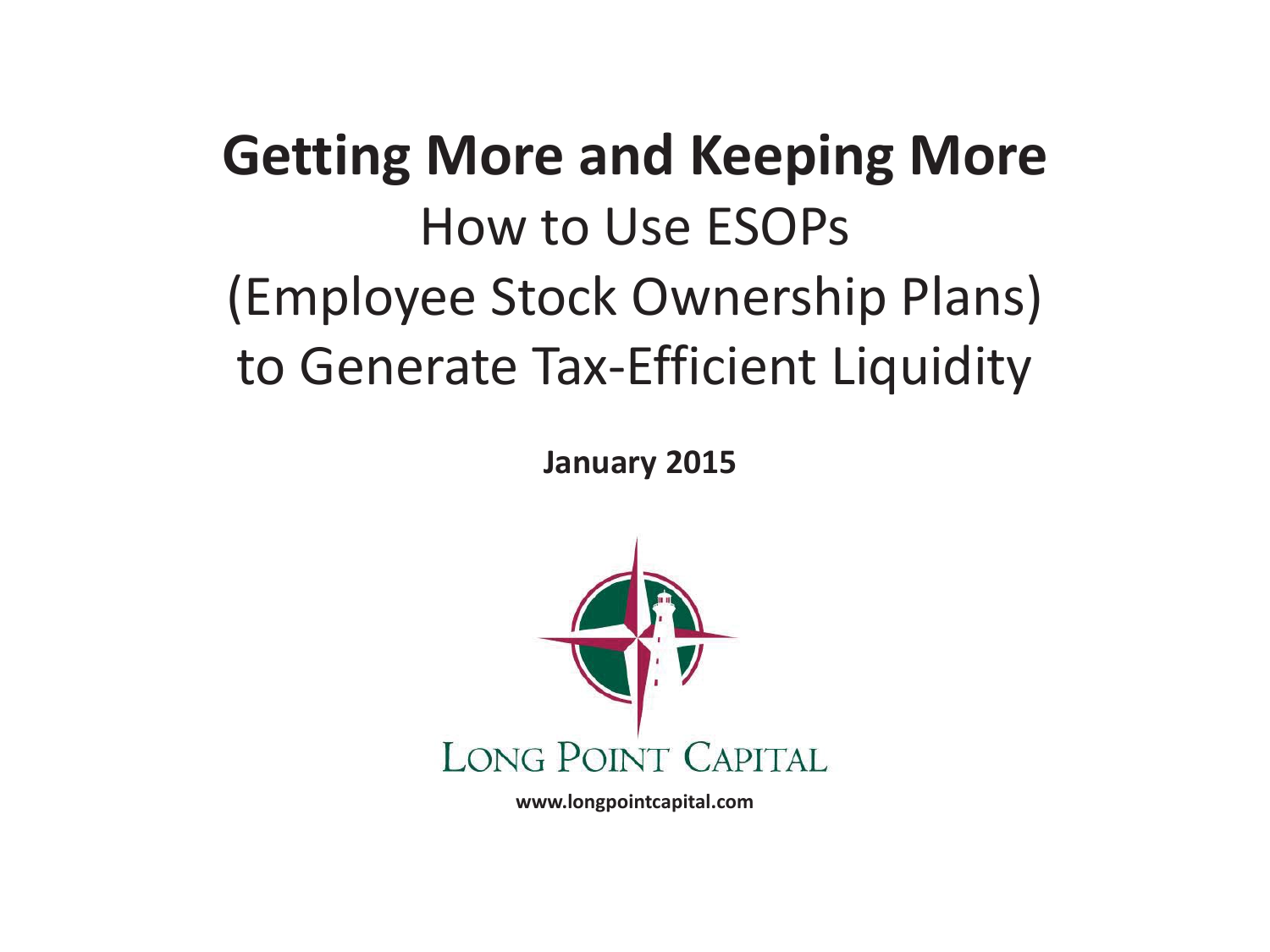# **ESOP BASICS – WHY ARE WE HERE ?**

- • What is an ESOP ?
	- An ESOP is simply a tax-qualified employee benefit plan that is designed to invest primarily in stock of the sponsoring employer
- • Why is it worth learning about ESOPs?
	- Tax Benefits Congress has created many major tax incentives designed to encourage owners/employers to create ESOPs
	- – Employee Productivity - ESOPs may be used to increase employee productivity because employees benefit directly from profit increases at the Company
- $\bullet$  How can an ESOP be utilized?
	- **To Provide Tax Efficient Liquidity for Owners**
	- To Provide a Tax Efficient Corporate Structure for the Company

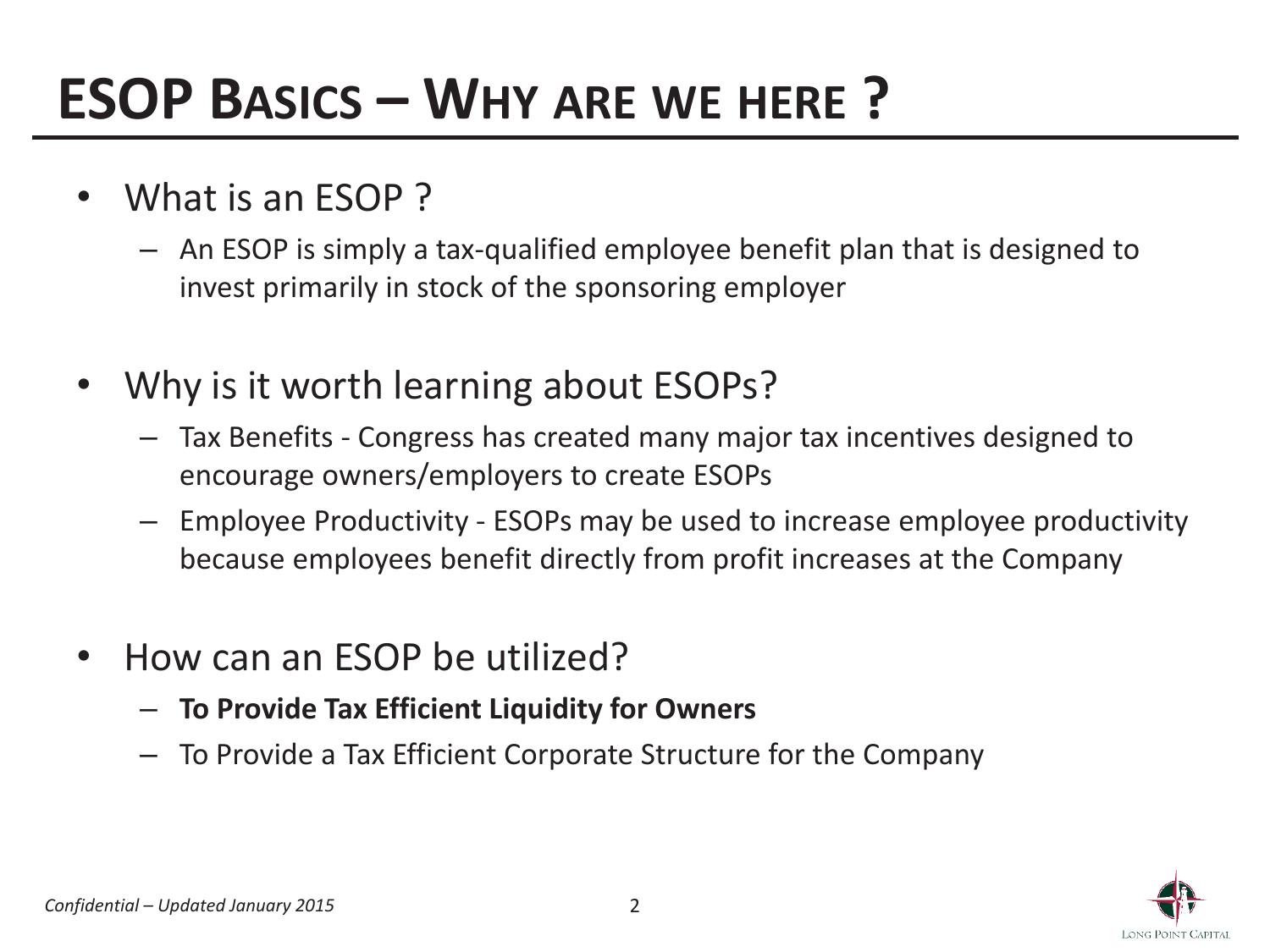# **WHAT ARE THE BENEFITS OF AN ESOP ?**

- • For the Owners – Exit Planning and Legacy
	- *Risk reduction – provides diversification of the wealth concentrated in Company ownership*
	- – *Tax-efficient liquidity – provides a deferral or elimination of the capital gains tax on sale proceeds*
	- – Legacy – preserves the legacy of the founders through a sale of the Company to the employees
- $\bullet$  For the Company – Cash Flow and Motivation
	- Cash flow reduces or eliminates corporate taxes, thereby significantly increasing the free cash flows of the Company
	- – Incentives – an ESOP can motivate the employees because they will benefit from profit improvements through their ownership in the Company
- • For the Employees – Benefit Plan
	- A new retirement benefit plan at no cost to the employees

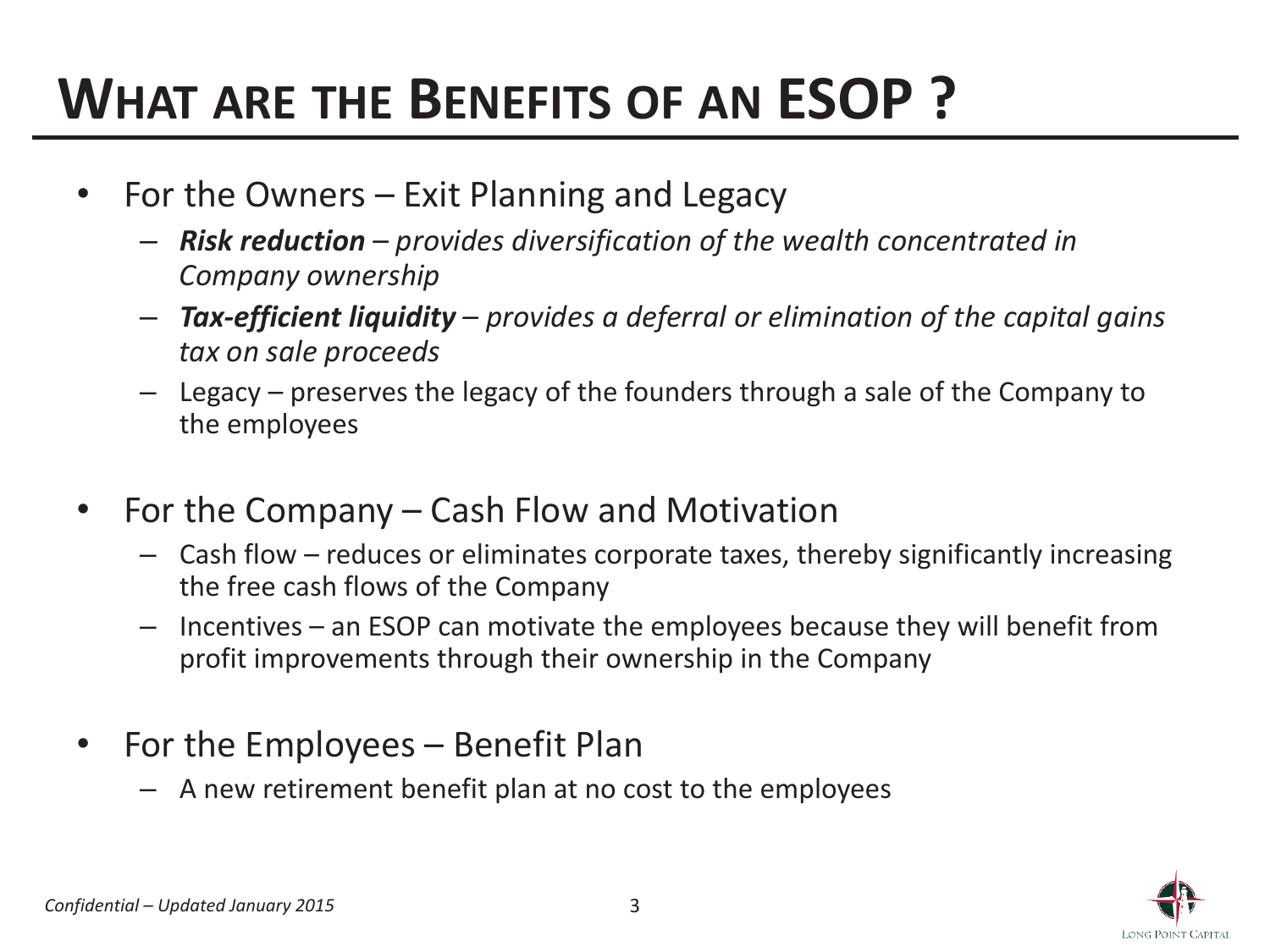## **REASONS TO EXPLORE LIQUIDITY OPTIONS**

- $\bullet$  Partner Buyout
	- You need to generate the cash to repurchase the stock of a significant shareholder
- $\bullet$  Exit Strategy Planning
	- You want to diversify your assets and reduce the risk of having "all your eggs in one basket"
	- You want to preserve an ongoing role and maintain equity ownership in the Company
- $\bullet$  Retirement
	- You are looking to sell the entire Company and retire
- • Family Succession
	- You need to provide for liquidity for an older generation as part of an appropriate succession plan

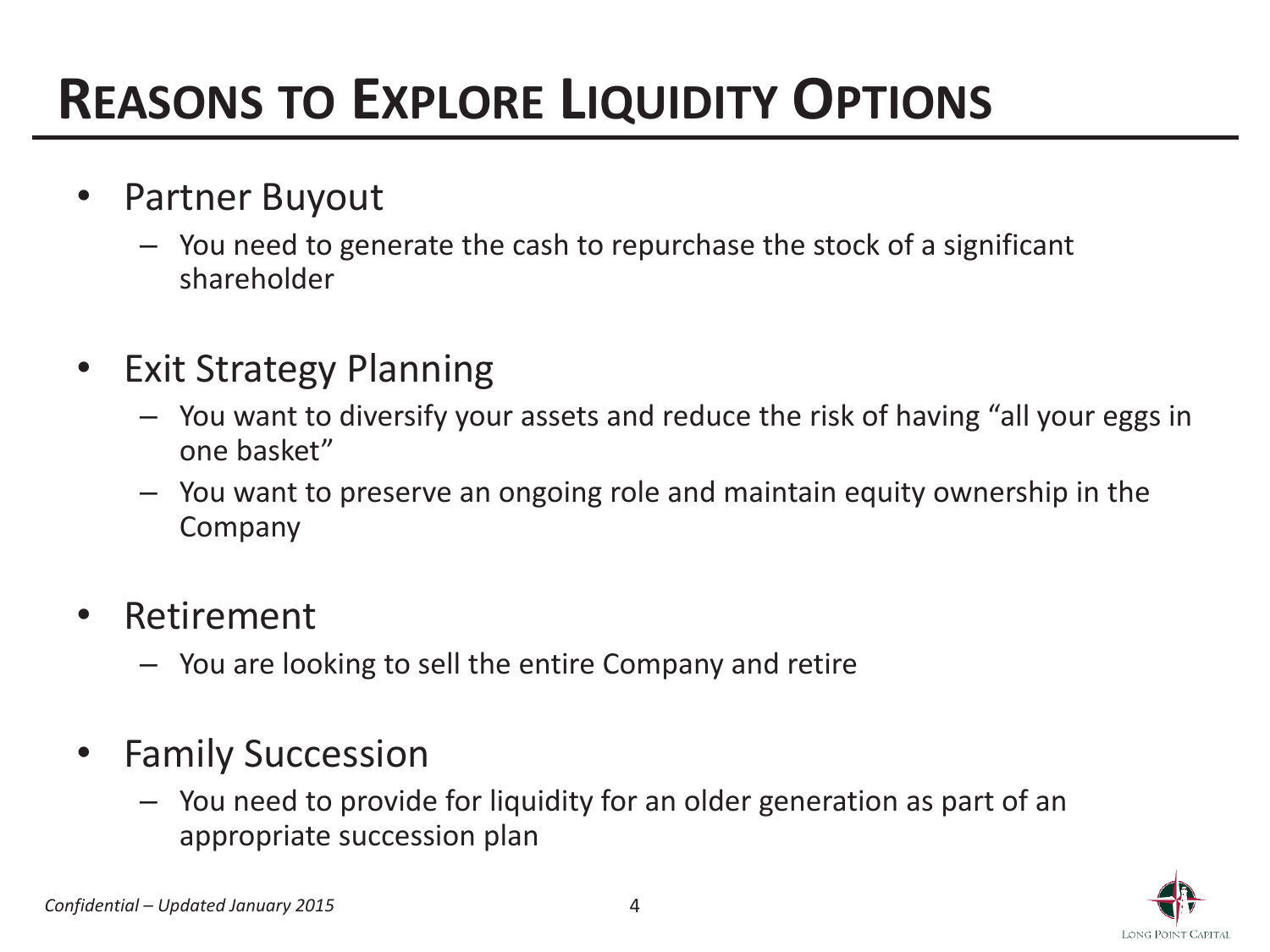# **YOUR LIQUIDITY STRATEGY MUST FIT YOUR GOALS**

- • Only certain types of acquirers can provide a selling owner the desired balance of liquidity and remaining control
- PE-Backed ESOPs offer the best liquidity option and enable a selling owner to remain a significant investment partner



LONG POINT CAPITAL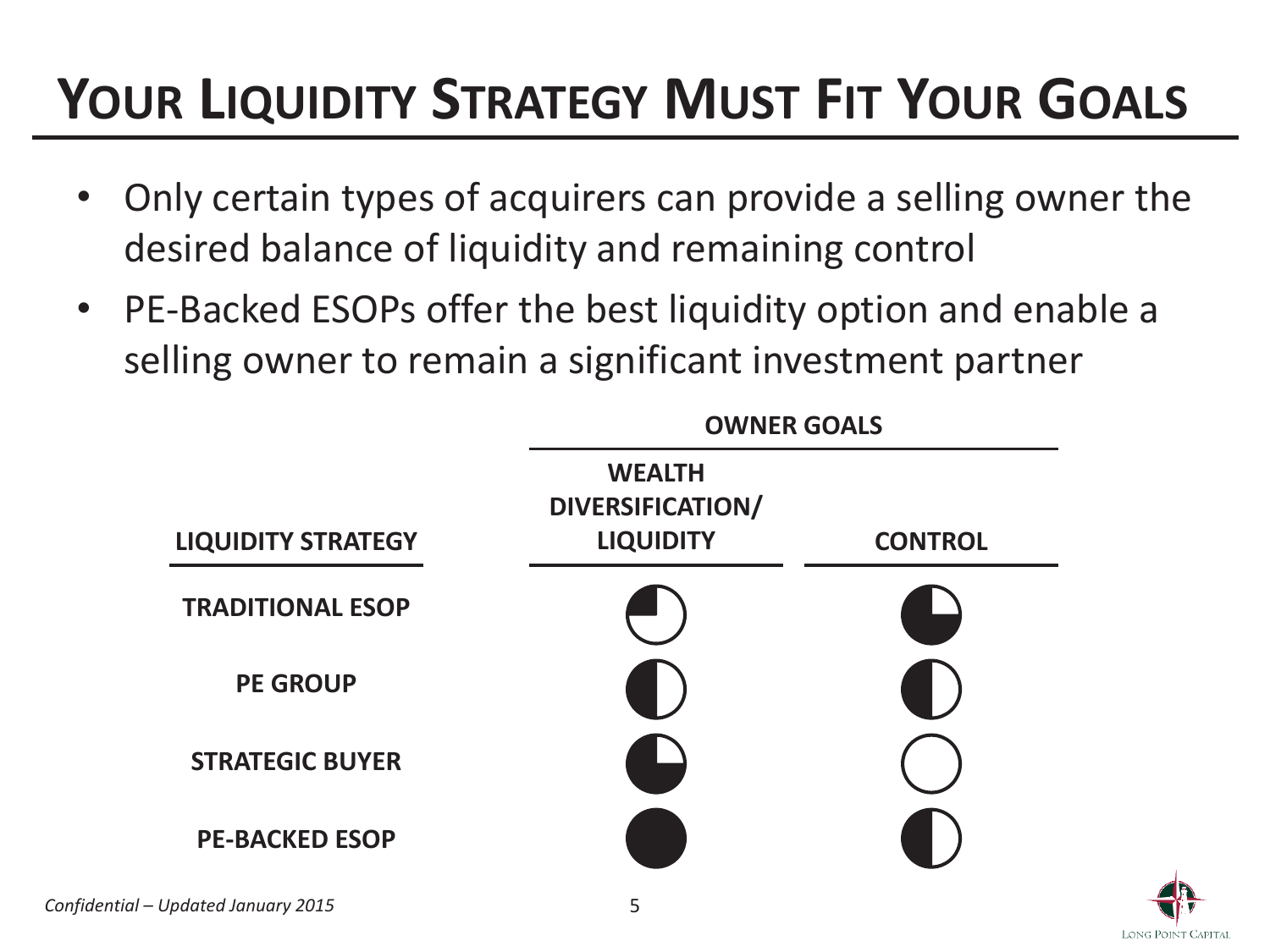- • What is it?
	- Cash is generated using only a senior loan from a bank
	- –Owners receive proceeds consisting of cash and a seller note
	- Typical transaction split of value 30% to 40% cash / 60% to 70% seller note
- • Benefits
	- **The taxable gain can be reduced or eliminated if structured correctly, thereby eliminating a tax liability that could approach 35% of proceeds in CA**
	- – Corporate taxes can be reduced or eliminated if structured correctly
	- Control is maintained by the owner, if desired
- •**Issues** 
	- Significant wealth diversification is not achieved because of limited cash liquidity
	- –The ESOP is your partner, and growth in equity value is the priority

\$30 MM After-Tax Cash Proceeds\$70 MM Note Reinvestment **\$100 MM Traditional ESOP** 

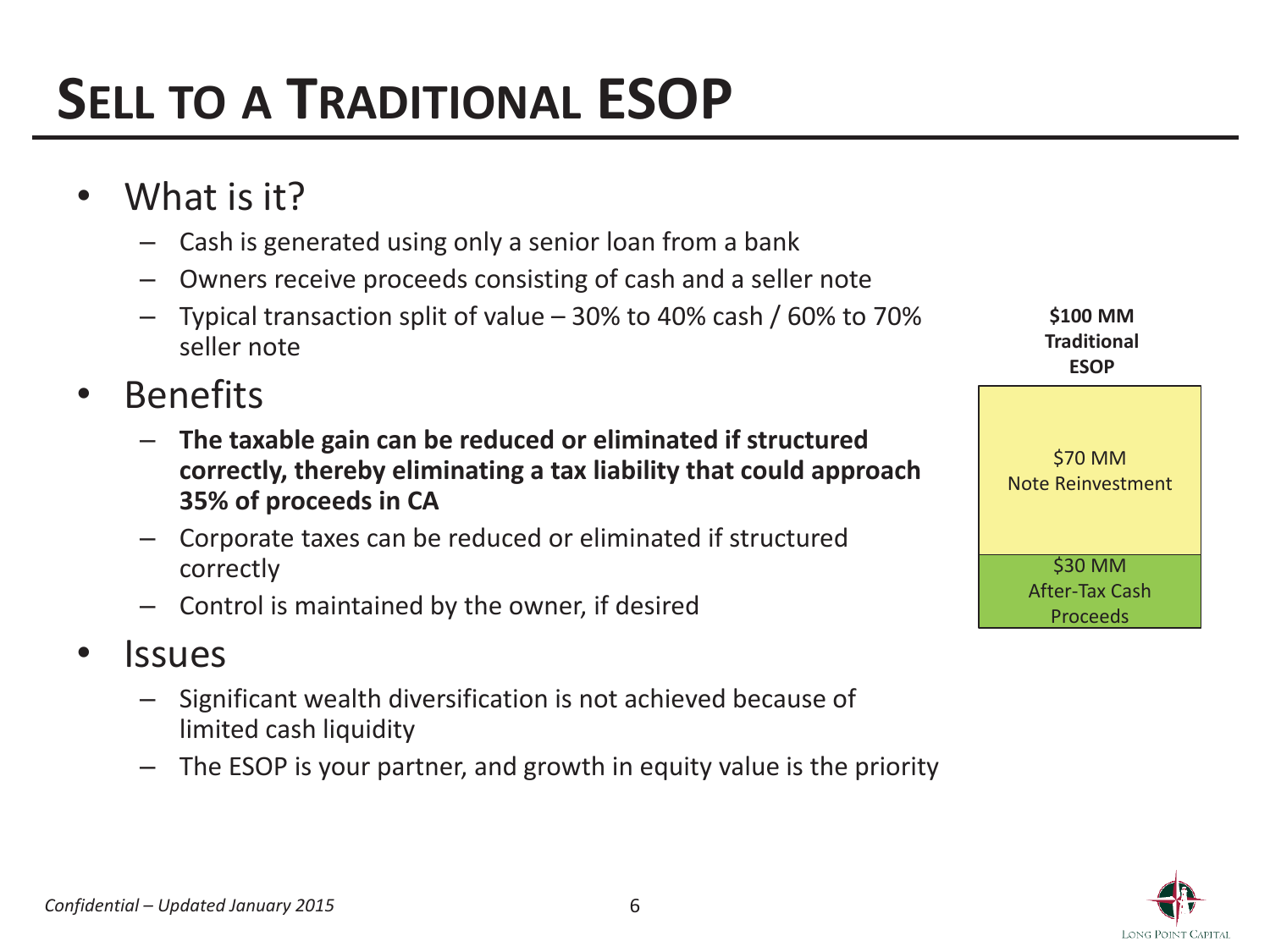# **SELL TO A PRIVATE EQUITY GROUP**

- •What is it?
	- Cash is generated through a junior capital investment by the PE group and bank loans arranged by the PE group
	- – Owners receive proceeds consisting of cash and an equity interest in the ongoing company
	- – Typical transaction split of value – 80% plus in cash, 20% in equity reinvestment
- $\bullet$  Benefits
	- – **More cash at closing** because of PE investment and additional bank financing generated by PE group
	- – PE Group can provide significant value through additional expertise, relationships and capital
- •**Issues** 
	- – Tax Inefficient – Owners pay capital gains taxes / Company pays corporate taxes
	- PE group will typically control the Company

| \$100 MM<br>Sale to a<br><b>PE Group</b>     |
|----------------------------------------------|
| \$20 MM<br><b>Equity Reinvestment</b>        |
| \$24 MM<br><b>Capital Gain Taxes</b>         |
| \$56 MM<br><b>After-Tax Cash</b><br>Proceeds |

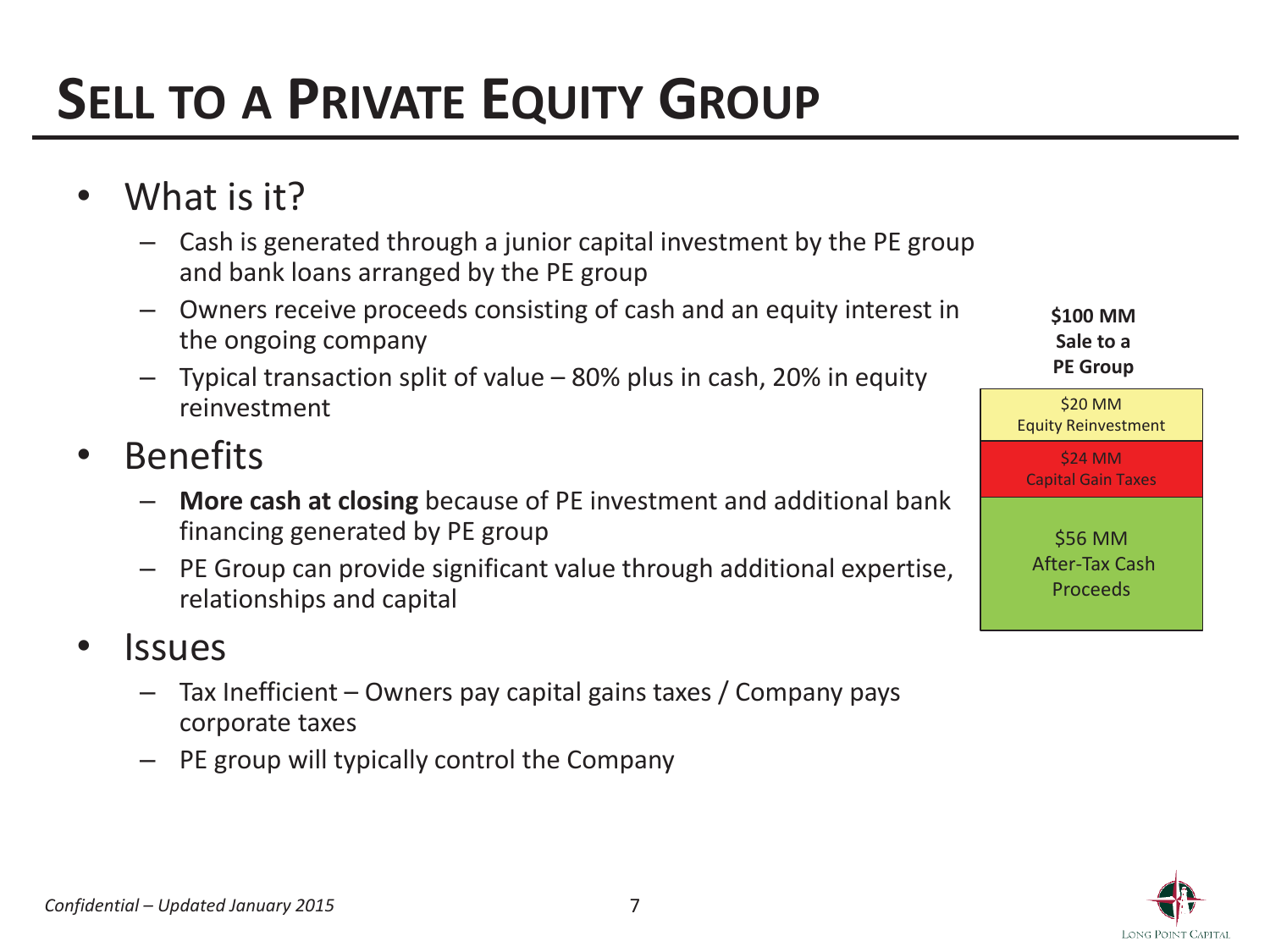## **SELL TO A STRATEGIC BUYER**

- •What is it?
	- –Strategic buyer, often competitor, pays cash or stock, if public
- $\bullet$  Positives
	- – **Potential for most pre-tax liquidity** if buyer attributes value to and pays for synergies
	- No further risk in company investment
- •**Issues** 
	- – Tax Inefficient – Owners will pay capital gains taxes on cash, potentially mitigating value of higher price
	- –Elimination of owner upside in Company
	- –Complete lack of control over future of business
	- –Most potential for culture shock to management team and employees

\$30 MM Capital Gains Taxes \$70 MM After-Tax Cash Proceeds**\$100 MM Sale to a Strategic Buyer** 

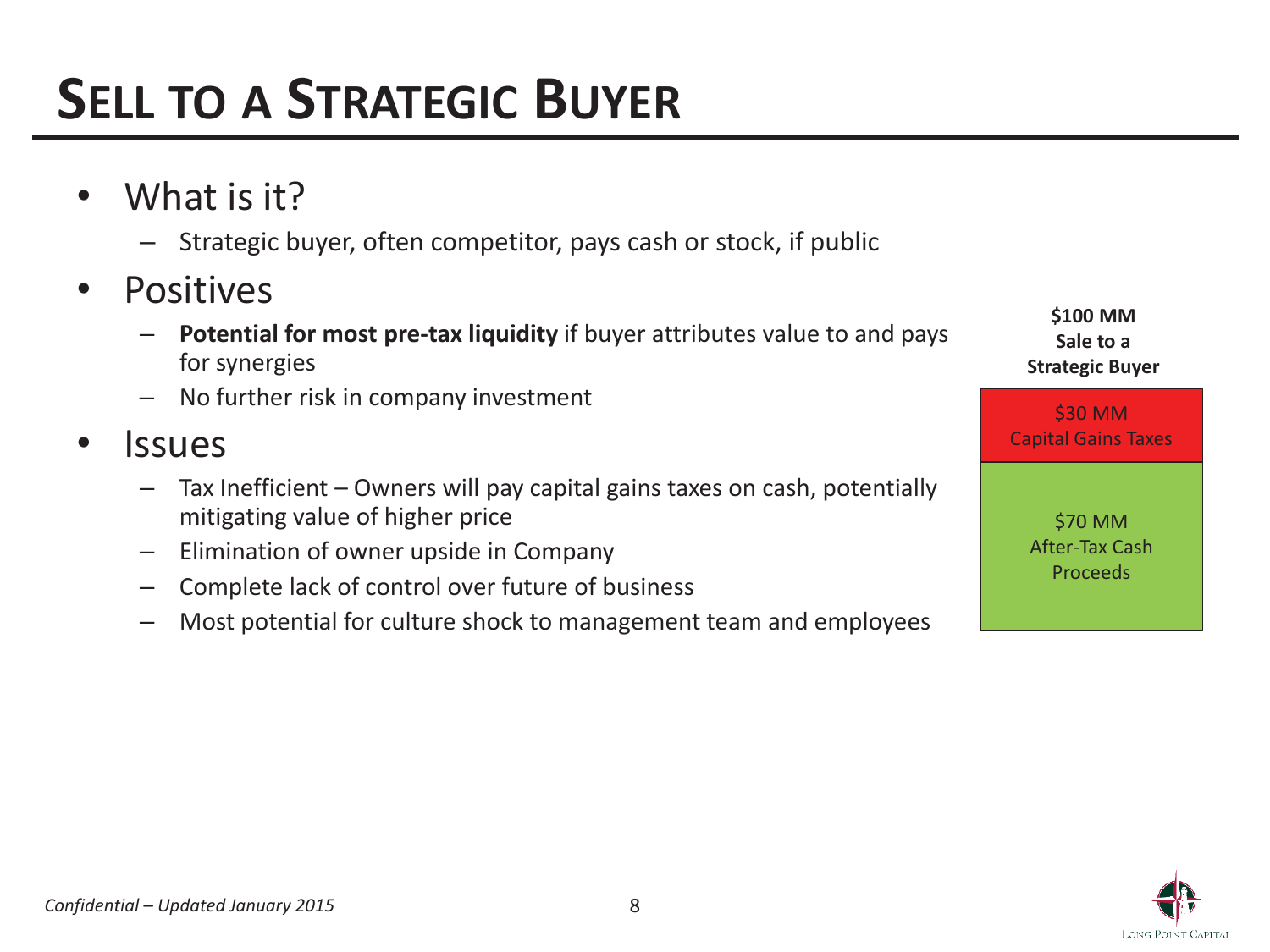# **SELL TO A PE-BACKED ESOP**

- •What is it?
	- – Structured as a Traditional ESOP, but cash is generated through a junior capital investment by the PE group and bank loans arranged by the PE group
	- –Owners receive proceeds consisting of cash and an equity interest
	- – Typical transaction split of value – 80% plus in cash, 20% in equity reinvestment
- •**Positives** 
	- – **The taxable gain can be reduced or eliminated if structured correctly, thereby eliminating a tax liability that could approach 35% of proceeds in CA**
	- –Corporate taxes can be reduced or eliminated if structured correctly
	- –**MOST AFTER-TAX LIQUIDITY – more cash, less taxes**
	- – PE Group can provide significant value through additional expertise, relationships and capital
	- – PE group, owner and ESOP are aligned in desire for fair price and future equity value creation
- • Issues
	- –PE group will typically control the Company



**\$100 MM PE + ESOP Transaction** 

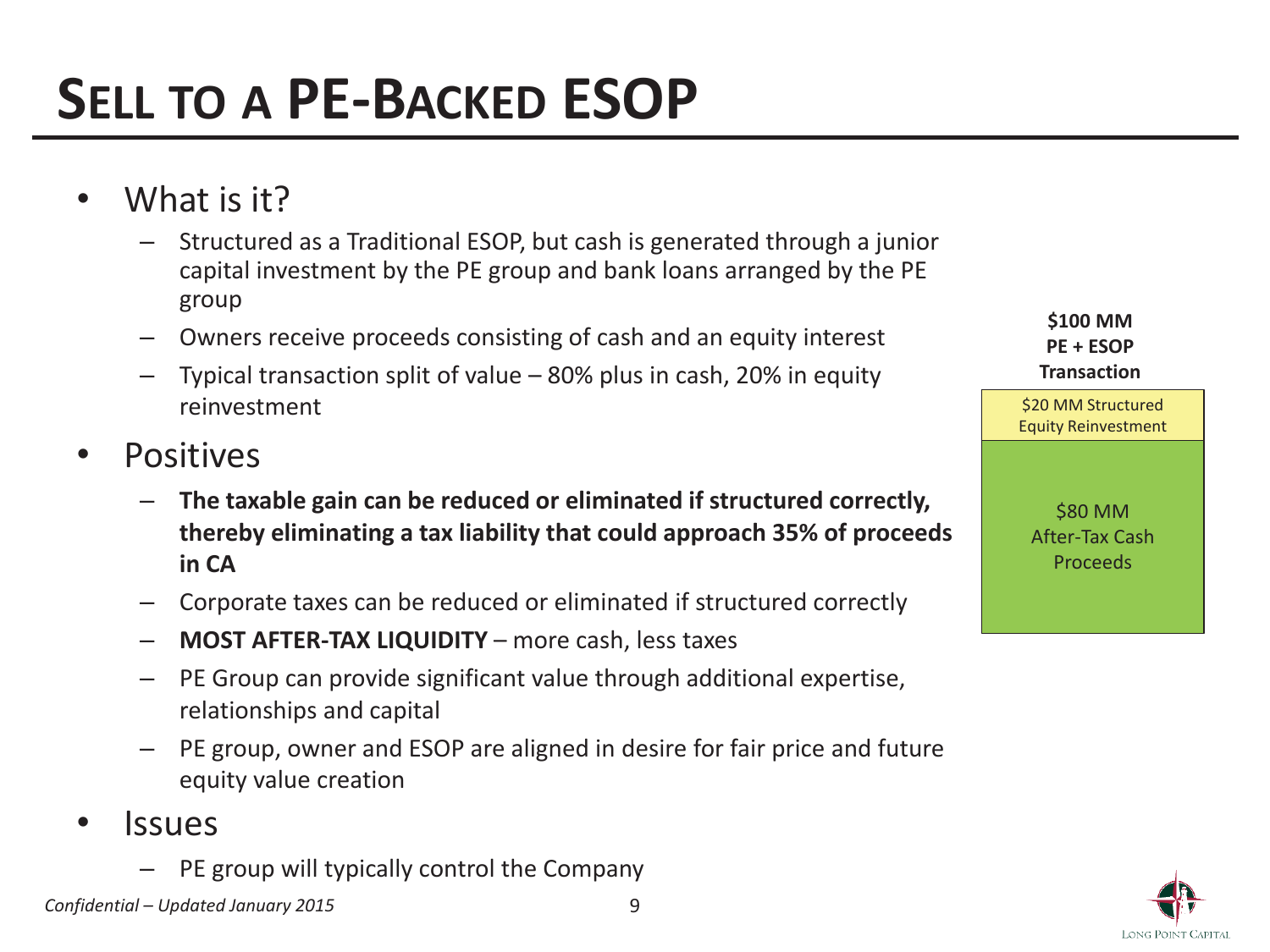### **PE-BACKED ESOP - MOST WEALTH DIVERSIFICATION**

- • Business owners often have 100% of their wealth tied to the success of one business
- Sale to a PE-Backed ESOP provides for greater total proceeds and broader asset allocation than other liquidity options
- Sale to a PE-Backed ESOP allows an owner to stake a meaningful investment in the future performance of the business



**\$100 million Transaction Value – Examples of Wealth Diversification for Seller** 

LONG POINT CAPITAL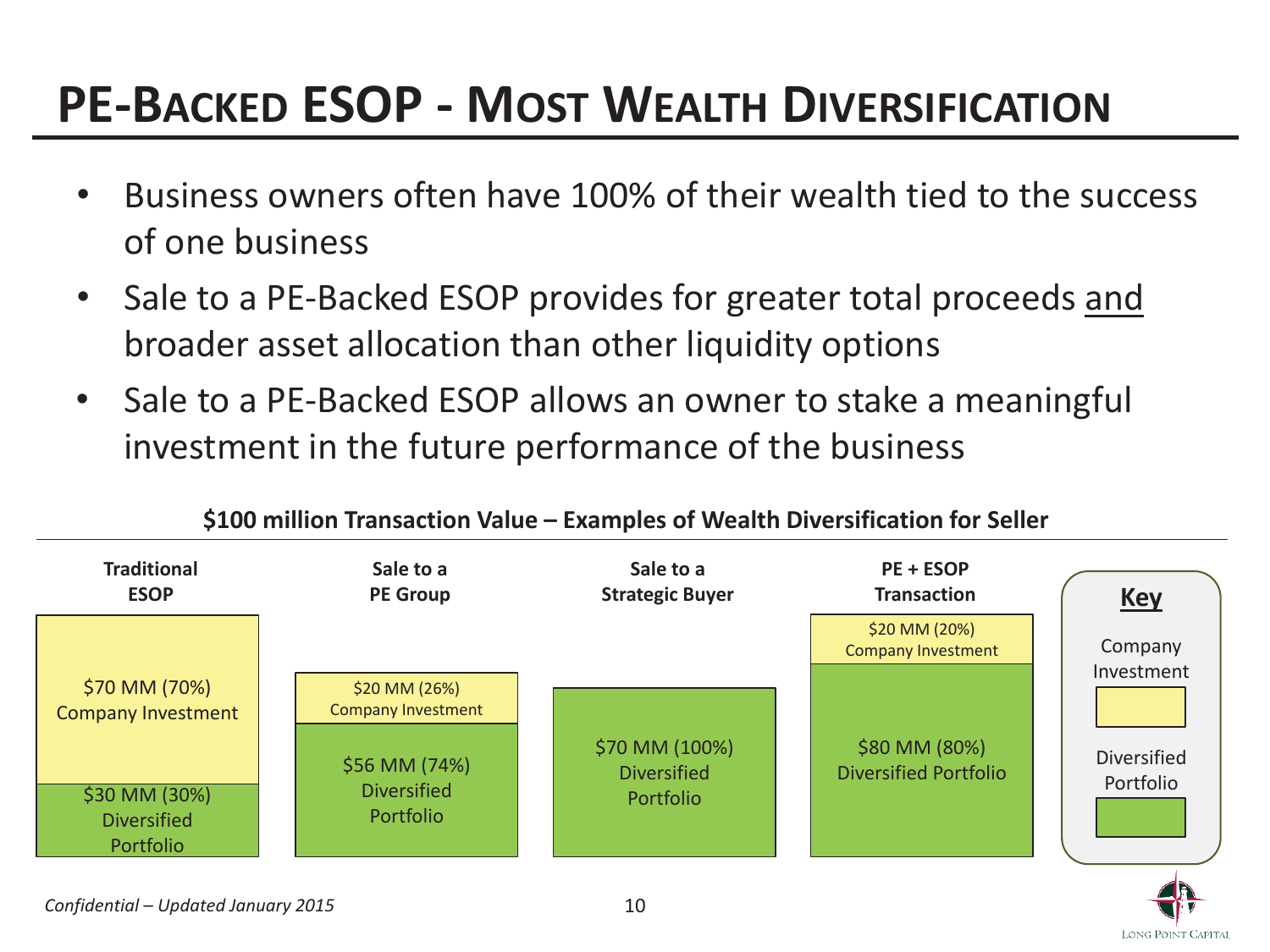## **LONG POINT CAPITAL**

### **WHO ARE WE ?**

We are a private equity firm, founded in 1998, that partners with and invests in successful founder and familyowned lower middle-market businesses with total enterprise values between \$25 million and \$250 million. Using a simple formula of common sense and integrity, we have developed a stellar reputation over the past 17 years as a partner to management teams.

### **WHAT DO WE DO?**

We provide liquidity and wealth diversification solutions to founder and family-owned companies. We partner with management teams to grow businesses by providing strategic guidance, creating goals and priorities, providing resources, and aiding in financings and acquisitions.

### **WHAT MAKES US UNIQUE?**

*WE ARE THE MOST EXPERIENCED PE GROUP INVESTING IN ESOP TRANSACTIONS***.** Through our expertise and experience in ESOPs, we can generate 40% or more after-tax proceeds for an owner than a typical private equity transaction.

#### **WHAT ARE OUR INVESTMENT CRITERIA?**

We seek to invest \$10 million to \$50 million in a new transaction. We look for:

- •EBITDA – At least \$5 million
- •Revenues – At least \$25 million
- •Geography – Based in the United States and Canada
- • Industries – Open to most industries, but typically stay away from companies with high technology adoption risk or significant exposure to fluctuations in commodity prices.

Ira Starr – IStarr@lpcfund.com